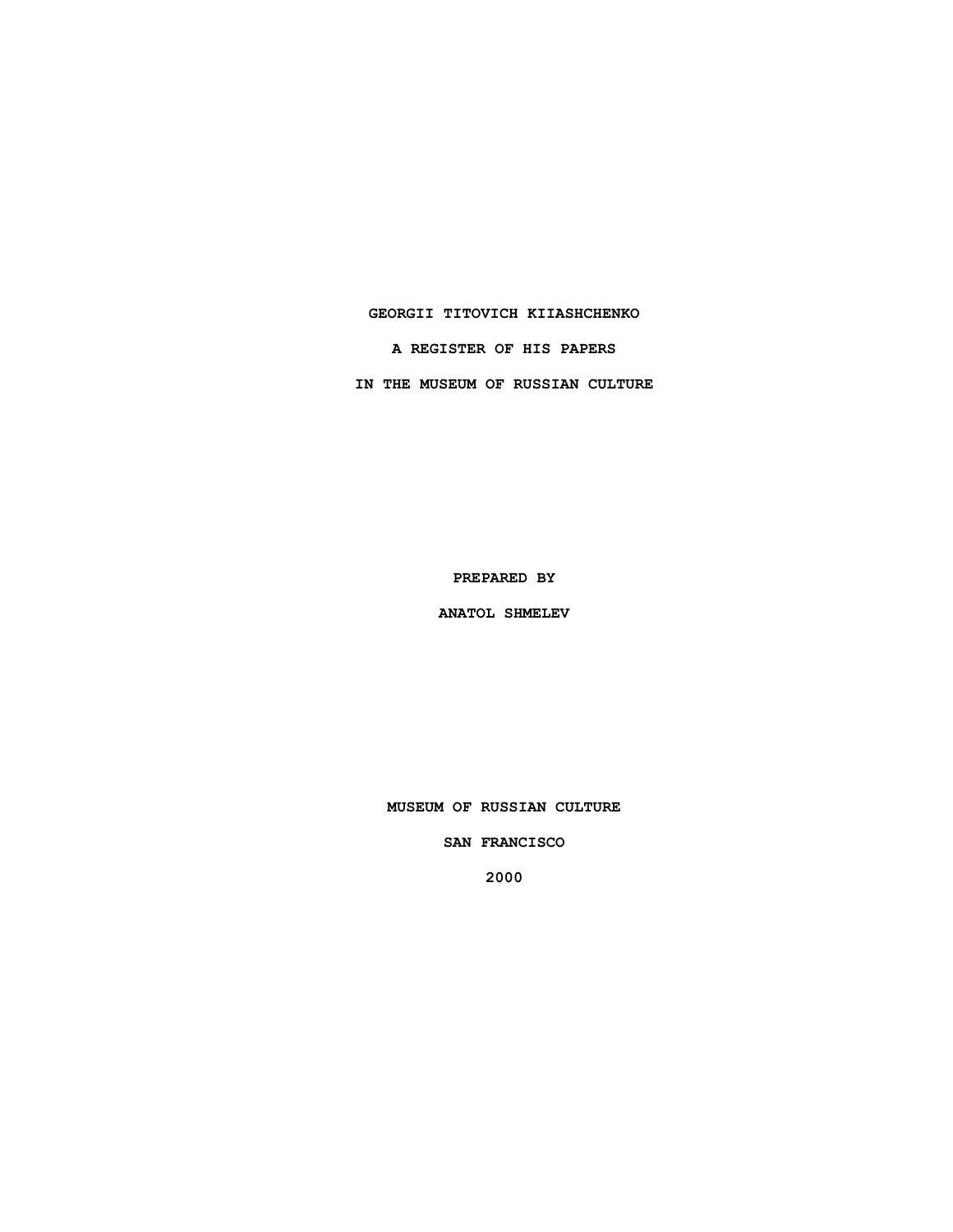#### **SCOPE AND CONTENT NOTE**

### **GEORGII TITOVICH KIIASHCHENKO PAPERS**

**G. T. Kiiashchenko was a Russian general active in the émigré monarchist and Russian Orthodox Church politics abroad in the 1920s and 1930s. Most of his views were expressed on the pages of the periodicals Nashe slovo and Viera i pravda, which he edited and published in San Francisco, and which are contained in the collection (SPEECHES AND WRITINGS). There is also a large amount of related material, including appeals by various organizations, in the SUBJECT FILE. Also of interest are the letters and notices from the Ob"edinenie Chuguevskago voennago uchilishcha, of which Kiiashchenko was a member (see CORRESPONDENCE).**

**Detailed processing and preservation microfilming for these materials were made possible by a generous grant from the National Endowment for the Humanities and by matching funds from the Hoover Institution and Museum of Russian Culture. The grant also provides depositing a microfilm copy in the Hoover Institution Archives. The original materials and copyright to them (with some exceptions) are the property of the Museum of Russian Culture, San Francisco. A transfer table indicating corresponding box and reel numbers is appended to this register.**

**The Hoover Institution assumes all responsibility for notifying users that they must comply with the copyright law of the United States (Title 17 United States Code) and Hoover Rules for the Use and Reproduction of Archival Materials.**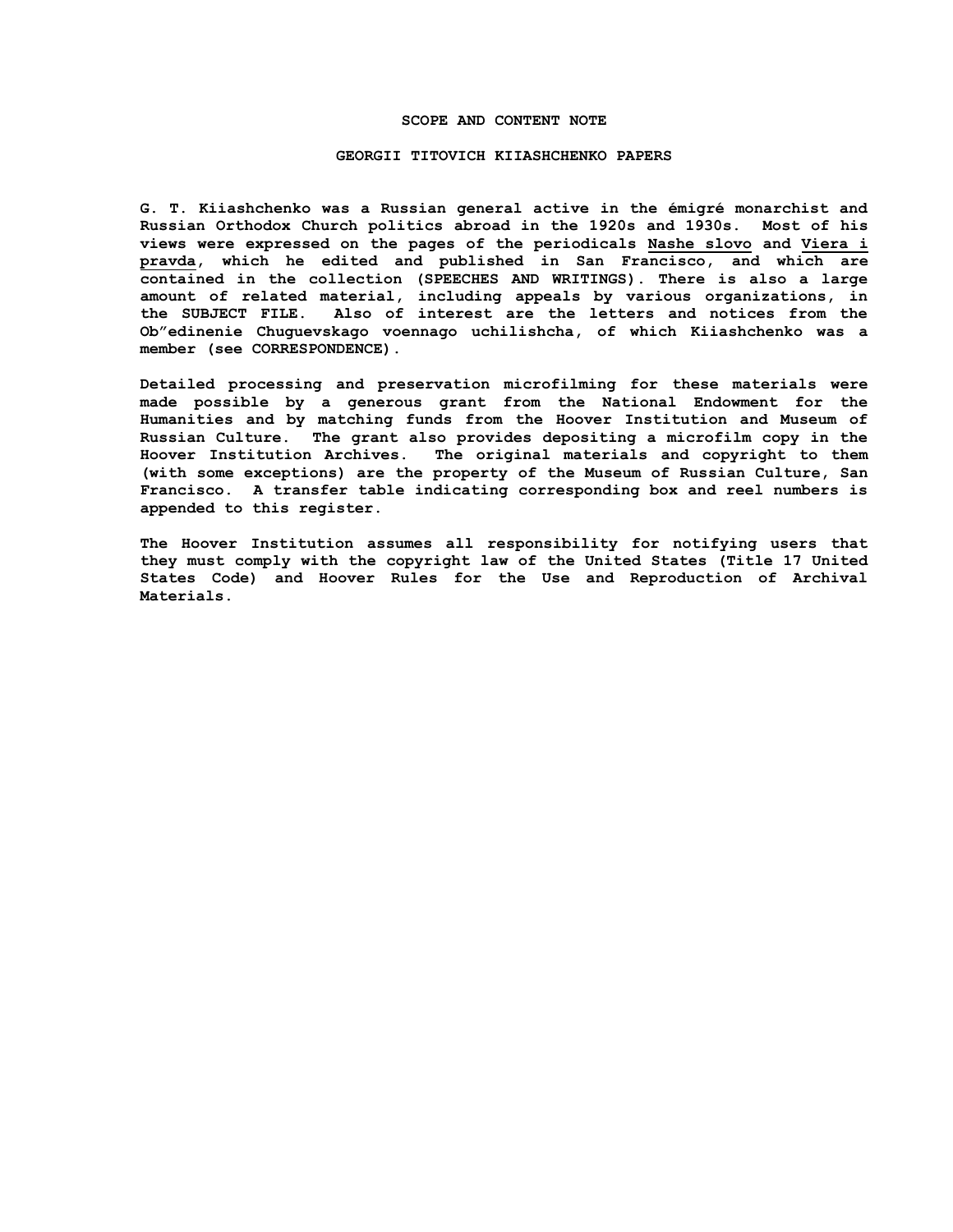## **REGISTER**

# **GEORGII TITOVICH KIIASHCHENKO PAPERS**

**SERIES DESCRIPTION:**

| Box Nos      | Series                                                                                                                                                    |
|--------------|-----------------------------------------------------------------------------------------------------------------------------------------------------------|
| $\mathbf{1}$ | BIOGRAPHICAL FILE, 1929-1939. Clipping, commendation, and<br>programs, arranged alphabetically by physical form                                           |
| 1            | CORRESPONDENCE, 1928-1939 and undated. Letters and<br>attachments, arranged alphabetically by correspondent                                               |
| $1 - 3$      | SPEECHES AND WRITINGS, 1927-1940. Notes, articles and<br>fragments of articles, speeches, and letters to the<br>editor, arranged chronologically by title |
| 3            | SUBJECT FILE, 1922-1948. Clippings, leaflets, brochures,<br>and writings, arranged alphabetically by subject                                              |
| 3            | PHOTOGRAPHS, n.d. One print of Admiral A. V. Kolchak and<br>one of an unidentified individual, possibly Kiiashchenko's<br>son                             |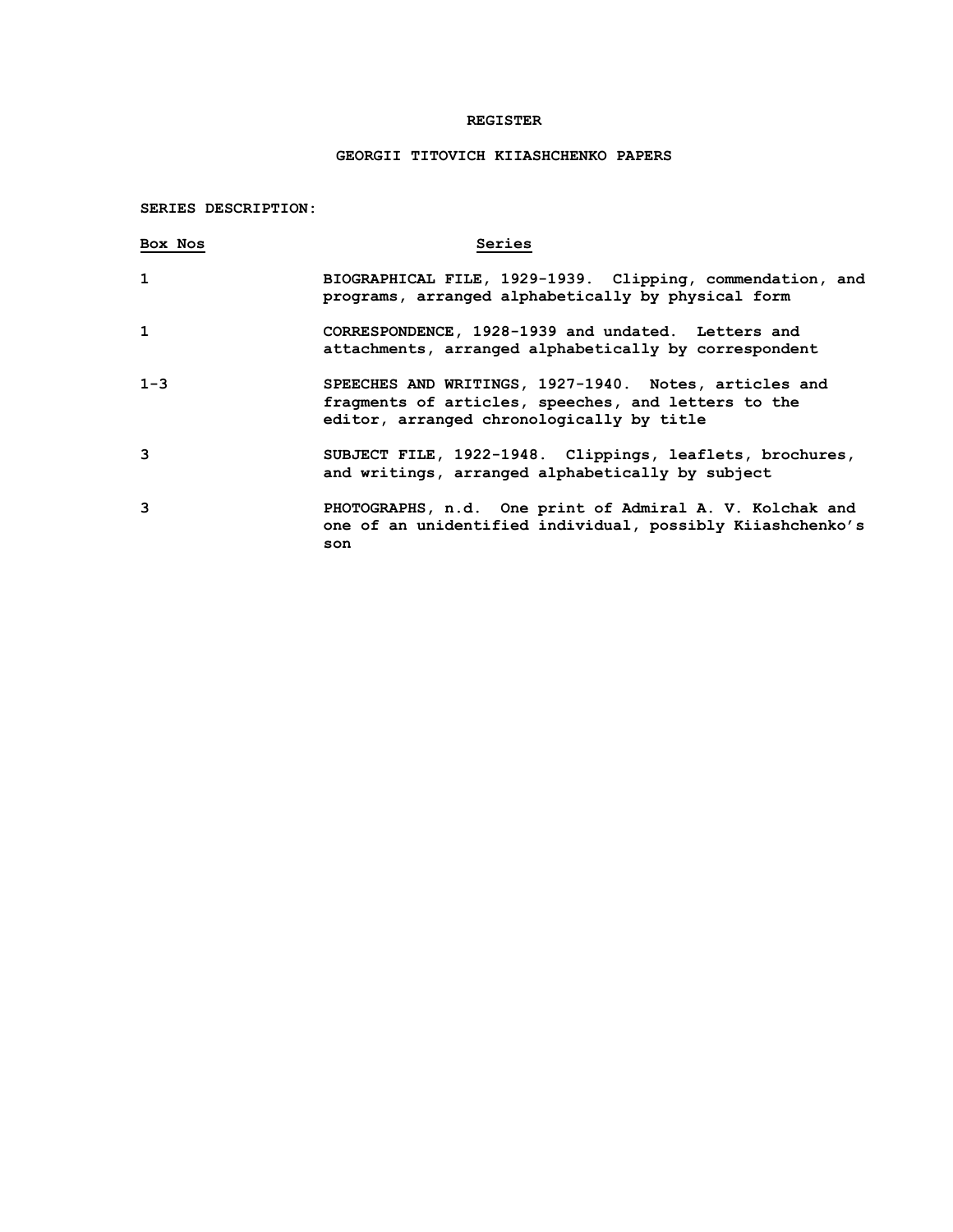**CONTAINER LIST:**

|         | Box Folder     |                                                                                               |
|---------|----------------|-----------------------------------------------------------------------------------------------|
| Nos Nos |                | Contents                                                                                      |
| 1.      |                | BIOGRAPHICAL FILE, 1929-1939                                                                  |
|         | 1              | Clippings mentioning Kiiashchenko                                                             |
|         | $\overline{2}$ | Commendation                                                                                  |
|         | 3              | Programs of public events featuring Kiiashchenko                                              |
|         |                | CORRESPONDENCE, 1928-1939 and undated                                                         |
|         | 4              | General, 1929-1939 and undated                                                                |
|         | 5              | Unidentified, 1934 and undated                                                                |
|         | 6              | Apollinarii, Bishop, 1928                                                                     |
|         | 7              | Feofil, Metropolitan, 1934-1936                                                               |
|         | 8              | Ob"edinenie Chuguevskago voennago uchilishcha, 1936-1938<br>and undated. Includes attachments |
|         | 9              | Tolstov, Sergei, 1937-1938                                                                    |
|         |                | SPEECHES AND WRITINGS, 1927-1940. See also SUBJECT FILE for                                   |
|         |                | leaflets and brochures by other authors issued by                                             |
|         |                | Kiiashchenko, including articles and editorials by him                                        |
|         |                | General                                                                                       |
|         | 10             | General, 1935-1938 and undated.<br>Includes                                                   |
|         |                | notebooks with holograph drafts of articles and                                               |
|         |                | letters to the editor, notes, fragments of                                                    |
|         |                | works, appeals, flyers and leaflets composed by                                               |
|         |                | Kiiashchenko, 1938 and undated                                                                |
|         | 11             | Letters to the editor, 1927-1934 and undated                                                  |
|         |                | Periodicals edited, issued, and primarily authored                                            |
|         |                | by Kiiashchenko, 1928-1939 and undated                                                        |
|         | 12             | Mirianin, 1928 and undated                                                                    |
|         |                | Viera i pravda. Bound volumes lack those                                                      |
|         |                | issues placed at head of series                                                               |
|         | 13             | #5, 11, 15, 16, 41, 51 (1930-1934)                                                            |
|         | 14             | #1-22 (1930-1931)                                                                             |
|         | 15             | #23-39 (1931-1933)                                                                            |
|         |                |                                                                                               |
| 2.      | 1              | #40-58 (1933-1936)                                                                            |
|         | $\overline{2}$ | Listki v chest' Bratstva Sv. Rusi imeni Sv.                                                   |
|         |                | Kniazia Vladimira, 1934 February and                                                          |
|         |                | undated fragment                                                                              |
|         | 3              | Letuchka "Viesti", #1 (1935 May 1) - #9                                                       |
|         |                | (1935 September 15)                                                                           |
|         | 4              | Nasha gazeta<br>Distribution records                                                          |
|         | 5              | Printed copies, #21 (1936 June 17) -                                                          |
|         |                | #37 (1937 December 28) incomplete                                                             |
|         | 6              | Nashe slovo, #41 (1938 June 1) - 54 (1939                                                     |
|         |                | October 26) and undated fragment,                                                             |
|         |                | incomplete                                                                                    |
|         | 7              | "Ekaterinburgskoe zlodieianie prodolzhaetsia," n.d.                                           |
|         |                | Typescript                                                                                    |
|         | 8              | "Imperator Nikolai II i Gosudarstvennaia Duma," n.d.                                          |
|         |                | Printed copy                                                                                  |
|         | 9              | "K poznaniiu istokov Rossiiskoi razrukhi," n.d. Printed                                       |
|         |                |                                                                                               |
|         | 10             | copy<br>"Kak eto nachalos', " n.d. Printed copy                                               |
|         | 11             | "Kliuch k edinstvu russkago razsieianiia," n.d. Printed                                       |
|         |                | copy                                                                                          |
|         |                |                                                                                               |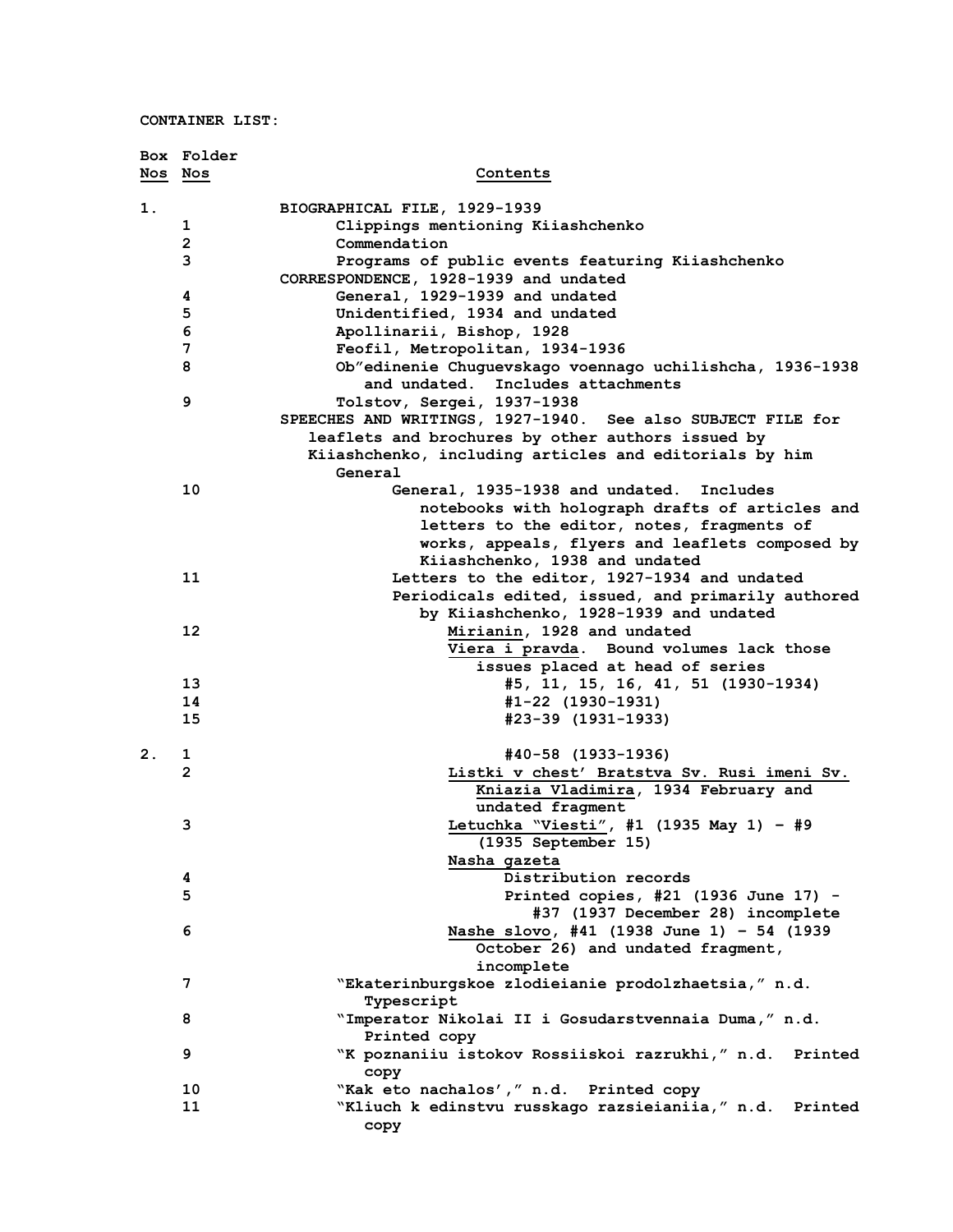|    | 2. (Contd.) | SPEECHES AND WRITINGS (Contd.)                                      |
|----|-------------|---------------------------------------------------------------------|
|    | 12          | "Kornilovskoe vozstanie," n.d. Holograph                            |
|    | 13          | "Kto zhe on poslie 10-12 lietnei davnosti?" n.d.                    |
|    |             | Typescript                                                          |
|    | 14          | "Lodz'," speech before an audience at the Russian Club,             |
|    |             | San Francisco, n.d. Holograph. Includes                             |
|    |             | advertisements                                                      |
|    | 15          | "Mirovaia missiia Rossii," speech before an audience at             |
|    |             | the Russian Club, San Francisco, n.d. Holograph,                    |
|    |             | typescript and printed copy. Includes advertisements                |
|    | 16          | "Nashi dielishki," n.d. Typescript                                  |
|    | 17          | "Natsional'naia revoliutsiia," n.d. Typescript                      |
|    | 18          | "O griadushchikh sud'bakh Rossii," n.d. Holograph and<br>typescript |
|    | 19          | "O tsarstvie mira na zemlie," n.d. Printed copy                     |
|    | 20          | "Pamiati Arkhiepiskopa Apollinariia," n.d. Printed copy             |
|    | 21          | "Pia Desideria, " n.d. Printed copy                                 |
|    | 22          | "Pis'ma k russkoi molodezhi," n.d. Printed copy                     |
|    | 23          | "Pochemu sniaty preshcheniia i vozstanovlena                        |
|    |             | sovmiestnaia molitva," n.d. Holograph                               |
|    | 24          | "Poiezdka v Sakramento," n.d. Holograph                             |
|    | 25          | "Politicheskoe znachenie osvobozhdeniia krest'ian," n.d.            |
|    |             | Holograph                                                           |
|    | 26          | "Pora okonchit' spory," Russkaia mysl', n.d. Printed<br>copy        |
|    | 27          | "Poslie konfuza," n.d. Typescript. Includes associated              |
|    |             | correspondence                                                      |
|    | 28          | "Samoopredielenie russkikh emigrantov," n.d. Printed                |
|    |             | copy                                                                |
|    | 29          | "Smysl i sposoby bor'by s Internatsionalom," n.d.                   |
|    |             | Typescript                                                          |
|    | 30          | "Sprav. [edlivost'?] i moral'," n.d. Typescript                     |
|    | 31          | "Stoianie za pravdu, " n.d. Typescript                              |
|    | 32          | "Tserkovnaia parodoksal'nost'," n.d. Printed copy                   |
|    | 33          | Untitled work on émigré politics," n.d. Holograph                   |
|    | 34          | Untitled work on Russian Orthodox Church affairs abroad,            |
|    |             | n.d. Typescript                                                     |
| З. | 1           | "Vuslushai i druguiu storonu," n.d. Typescript                      |
|    | 2           | "Zamietki k temie 'General Kornilov'," n.d. Holograph               |
|    | з           | "Zhutkii vopros: Za chto?" n.d. Typescript                          |
|    | 4           | "Besiedy k poznaniiu Rossii: Soznanie russkimi liud'mi              |
|    |             | ikh gosudarstvennoi idei, "1931. Holograph                          |
|    | 5           | "S nami Bog, " 1931 January. Printed copy                           |
|    | 6           | "O prichinakh 'Rokovoi oshibki'," Viera i pravda, 1931              |
|    |             | July 29. Printed copy                                               |
|    | 7           | "Besieda o dushevnykh zabolievaniiakh obshchestva," 1935            |
|    |             | October. Printed copy                                               |
|    | 8           | "Diela da sluchai, " [1938]. Typescript. Includes                   |
|    |             | associated correspondence                                           |
|    | 9           | Komu nuzhna byla gibel' Rossii, 1939. Printed copy                  |
|    | 10          | "Khristianskii mistitsizm," 1940 January 8. Typescript              |
|    |             | SUBJECT FILE, 1922-1948. Includes clippings, leaflets and           |
|    |             | brochures by other authors issued by Kiiashchenko                   |
|    | 11          | Monarchy--Russia. Includes appeals, brochures,                      |
|    |             | bulletins and other materials relating to the émigré                |
|    |             | monarchist movement                                                 |